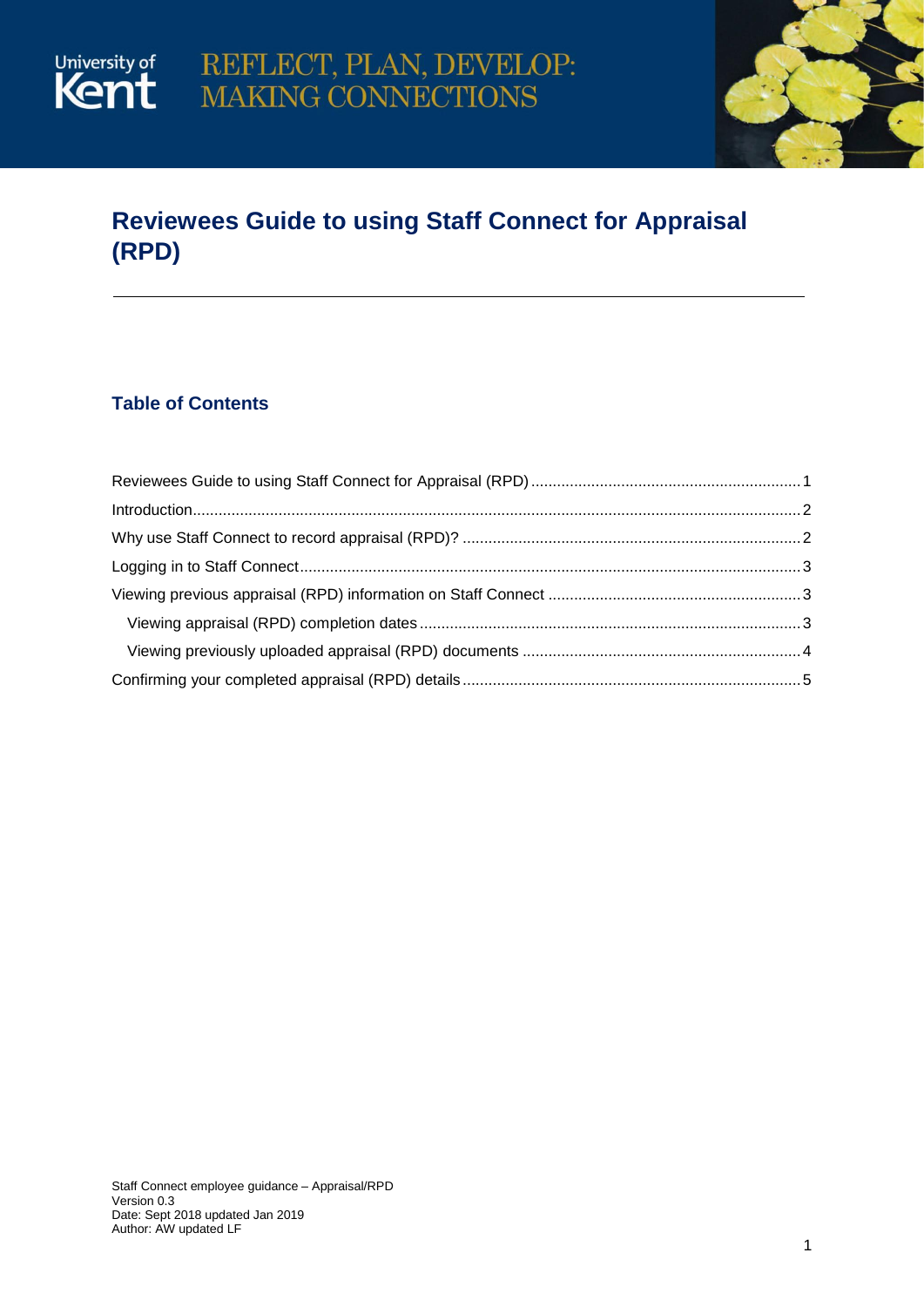# University of

## REFLECT, PLAN, DEVELOP: MAKING CONNECTIONS



#### <span id="page-1-0"></span>**Introduction**

Reflect, Plan, Develop (RPD) is the University of Kent's versatile framework for appraisal based around a tool-kit of guidance documents, templates and related information that you can dip in and out of, in order to shape conversations about your development at the University. Unlike other appraisal frameworks, the focus of RPD is on the conversations between you (the reviewee) and your reviewer about how you can connect your role and your development as an individual with other University processes.

The key to RPD is its flexibility - you work with your allocated reviewer, whether that be your line manager or a colleague/peer (in academic situations) to choose which bits of the tool-kit are relevant and valuable to your role and performance. The RPD website has been designed to help you prepare for your conversations.

All staff must now have *at least one* appraisal conversation using the RPD framework per year and this conversation must be recorded by the reviewer in the staff Connect appraisal system. The summary documentation related to the discussion should also be uploaded and stored in Staff Connect appraisal system.

This guide provides support and guidance for you on using the Staff Connect system to view, authorise and store your appraisal (RPD) documentation. There is information on our [RPD website,](https://www.kent.ac.uk/human-resources/rpd/) which provides guidance about how to prepare for an RPD discussion, detail on the RPD framework and many tools to assist with understanding objective setting, creation of Personal Development Plans (PDP's) and giving and receiving feedback.

The guidance below relates to using the Staff Connect system and details the 'how to' elements of accessing the system, viewing RPD documentation and authorising completed uploaded documents.

#### <span id="page-1-1"></span>**Why use Staff Connect to record appraisal (RPD)?**

The appraisal (RPD) section implemented within Staff Connect provides a flexible electronic method of recording the completion of appraisals.

Reviewers are provided the option to upload appraisal documentation. All reviewers must use Staff Connect to record the date that the RPD conversation took place

Using Staff Connect to record appraisals (RPD) has the following benefits:

 Provides the ability to store electronic copies of appraisal files within Staff Connect, ensuring these files are kept securely and removes the need for copies to be kept elsewhere, meaning all aspects of GDPR requirements are complied with.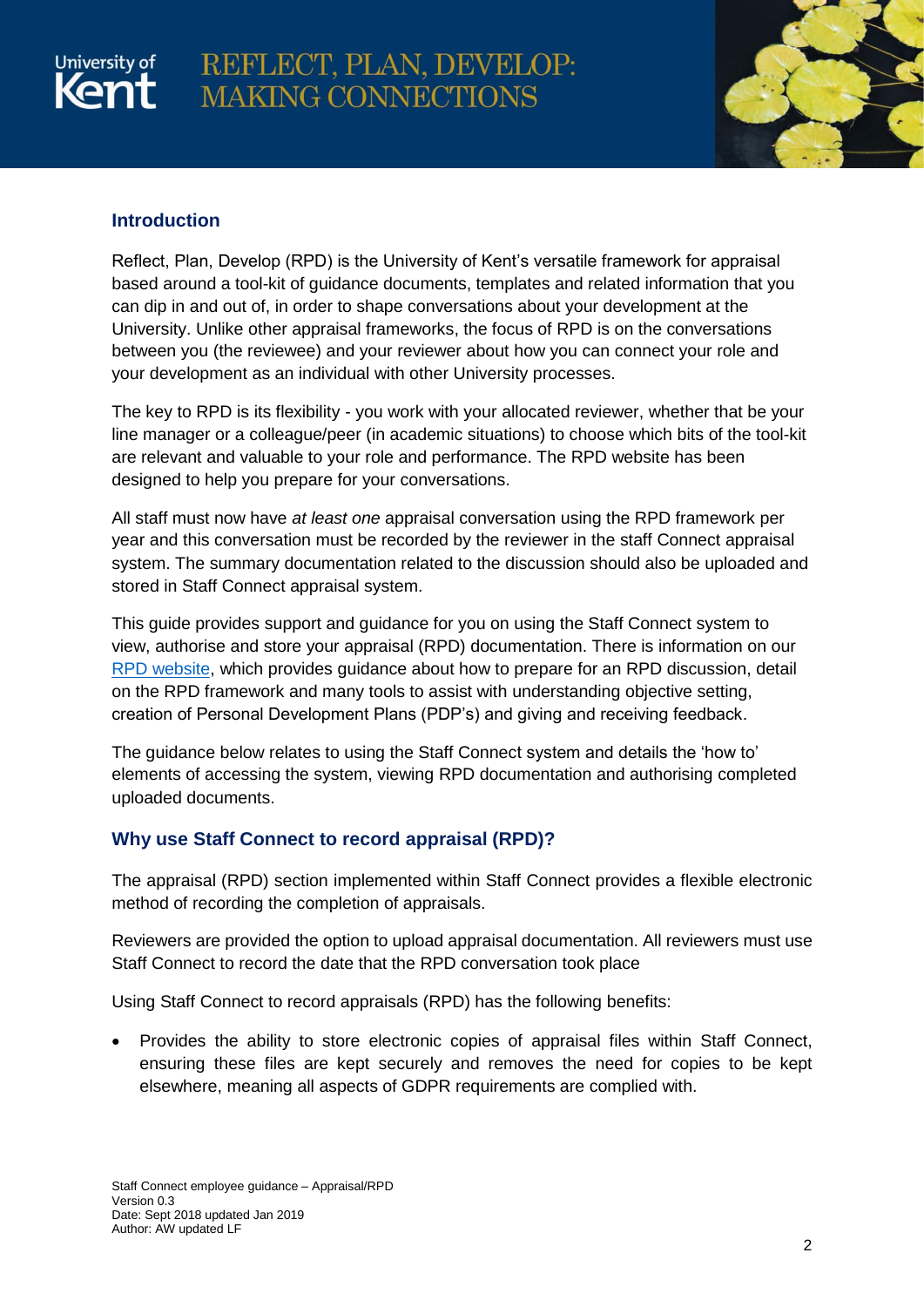



 Dates of appraisals (RPD's) will be stored in one place and a summary view of your appraisal history will always be accessible to you, so you can refer back to them all year round.

#### <span id="page-2-0"></span>**Logging in to Staff Connect**

To log in to Staff Connect use this link [https://staffconnect.kent.ac.uk](https://staffconnect.kent.ac.uk/)

Use your normal University login details

This link is the single step sign on for accessing your payslips, so you may wish to save this link on your computer/device to make future access easier.

#### <span id="page-2-1"></span>**Viewing previous appraisal (RPD) information on Staff Connect**

#### <span id="page-2-2"></span>**Viewing appraisal (RPD) completion dates**

- 1. After logging in to Staff Connect
- 2. Click on the **My Appraisal** button (circled in red below)
- 3. Click **My Appraisal Forms**

| Sally<br>Server Infrastructure Officer |              |
|----------------------------------------|--------------|
| Dashboard                              |              |
| My Personal Details                    | $\checkmark$ |
| My Pay Documents                       |              |
| My Delegated Responsibilities          |              |
| <b>Useful Links</b>                    | $\checkmark$ |
| My Form History                        |              |
| <b>Training</b>                        | $\checkmark$ |
| <b>My Appraisals</b>                   | ́            |
| My Appraisal Forms                     |              |
| My Appraisal Documents                 |              |

A summary of all the previous completed appraisals (RPD's) will be displayed (see screenshot below). Initially, there will be no previous details displayed until your first RPD is completed, recorded and uploaded

Staff Connect employee guidance – Appraisal/RPD Version 0.3 Date: Sept 2018 updated Jan 2019 Author: AW updated LF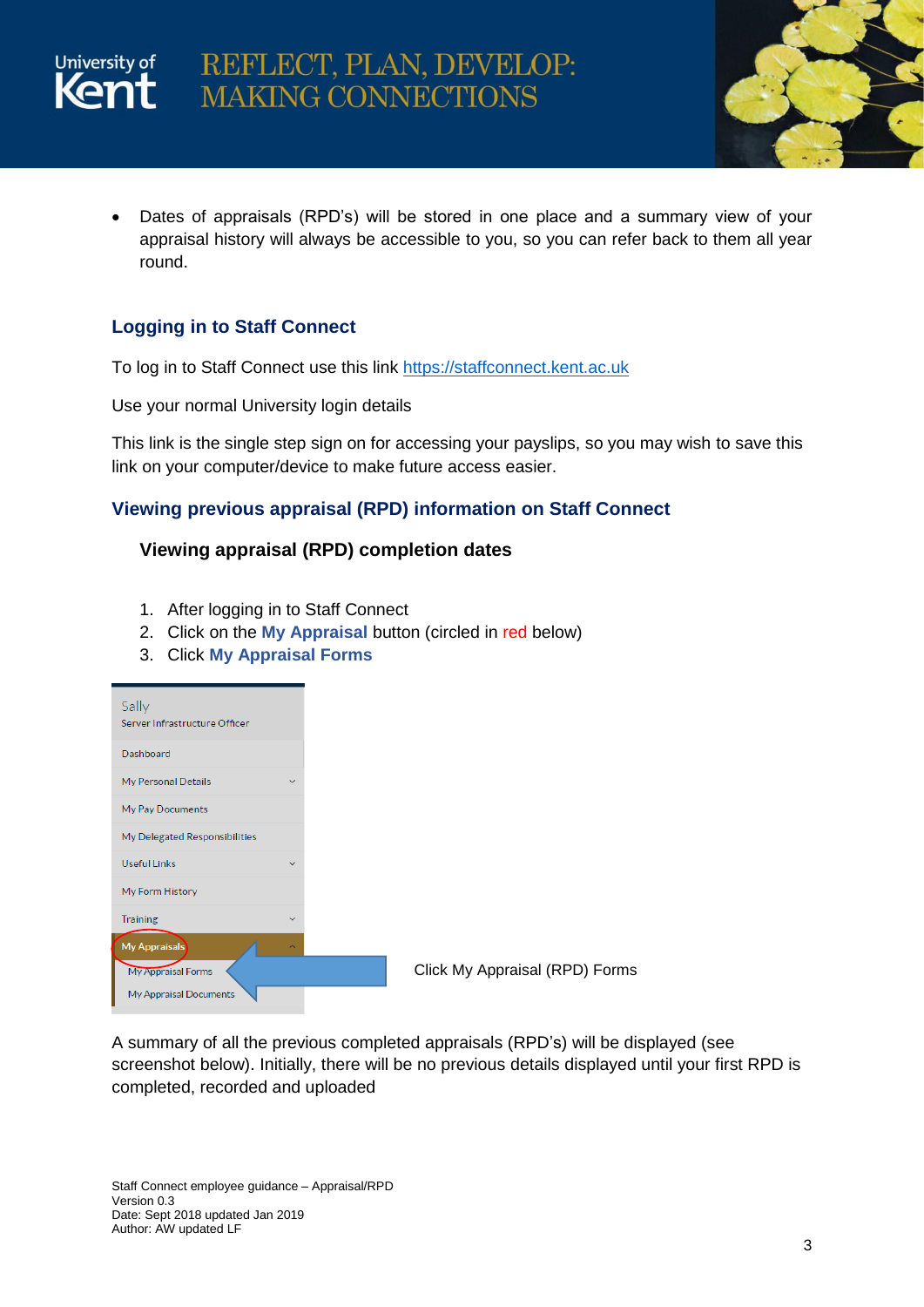



4. To view the full details of any listed appraisal (RPD) please click on the **Form** ID (displayed as a blue 10 digit number and circled in red below) to open the form.

| University of Kent                     | $\overline{\mathbf{3}}$                                                                                                                          | <b>Welcome, Sally</b>                                                                                                                                                                  | Account ~                                             | <b>U</b> Sign Out |  |  |  |  |  |  |
|----------------------------------------|--------------------------------------------------------------------------------------------------------------------------------------------------|----------------------------------------------------------------------------------------------------------------------------------------------------------------------------------------|-------------------------------------------------------|-------------------|--|--|--|--|--|--|
| Sally<br>Server Infrastructure Officer | 骨 > Dashboard > My Appraisal Forms                                                                                                               |                                                                                                                                                                                        |                                                       |                   |  |  |  |  |  |  |
| Dashboard                              | Appraisal [Sally Castillo has 1 appraisal ]                                                                                                      |                                                                                                                                                                                        | <b>RPD Guidance Webpage</b><br>Apprenticeship Webpage |                   |  |  |  |  |  |  |
| My Personal Details                    | The focus of RPD is on the conversations between a reviewee and reviewer and about connecting an individual's role with the University's vision, |                                                                                                                                                                                        | Leadership and Management Programmes                  |                   |  |  |  |  |  |  |
| My Pay Documents                       | appropriate objectives and considering relevant development and support activities.                                                              | department/school objectives and identifying individual development opportunities. Refer to the links provided for quidance on planning and undertaking your RPD conversation, setting |                                                       |                   |  |  |  |  |  |  |
| My Delegated Responsibilities          | Authorised                                                                                                                                       |                                                                                                                                                                                        |                                                       | E                 |  |  |  |  |  |  |
| <b>Useful Links</b><br>$\sim$          | Date<br>Result<br>Form                                                                                                                           | <b>Status</b>                                                                                                                                                                          |                                                       |                   |  |  |  |  |  |  |
| My Form History                        | 05/09<br>nual Appraisal<br>Completed<br>000000000                                                                                                | Completed                                                                                                                                                                              |                                                       |                   |  |  |  |  |  |  |
| <b>Training</b>                        |                                                                                                                                                  |                                                                                                                                                                                        |                                                       |                   |  |  |  |  |  |  |
| <b>My Appraisals</b>                   |                                                                                                                                                  |                                                                                                                                                                                        |                                                       |                   |  |  |  |  |  |  |
| My Appraisal Forms                     |                                                                                                                                                  |                                                                                                                                                                                        |                                                       |                   |  |  |  |  |  |  |
| My Appraisal Documents                 |                                                                                                                                                  |                                                                                                                                                                                        |                                                       |                   |  |  |  |  |  |  |

#### <span id="page-3-0"></span>**Viewing previously uploaded appraisal (RPD) documents**

- 1. After logging in to Staff Connect
- 2. Click on the **My Appraisals** button (circled in red below)
- 3. Click **My Appraisal Documents**



Staff Connect will now display any appraisal (RPD) documents that have been uploaded on to Staff Connect.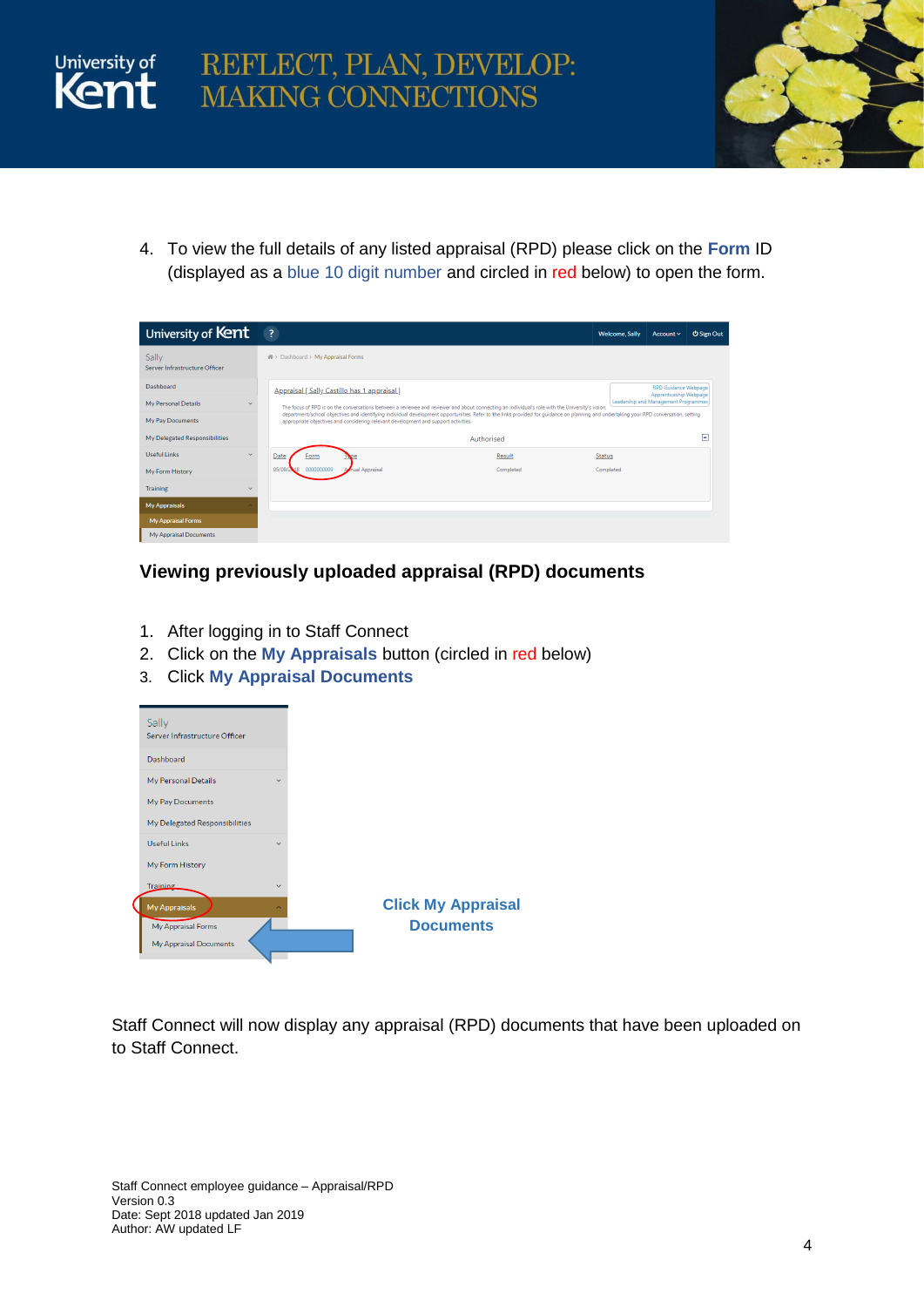



| University of Kent                                  | $\overline{?}$                                                                     | Welcome, Sally | Account $\sim$ | <b>U</b> Sign Out |
|-----------------------------------------------------|------------------------------------------------------------------------------------|----------------|----------------|-------------------|
| Sally<br>Server Infrastructure Officer              | 骨 > Dashboard > My Appraisal Documents                                             |                |                |                   |
| Dashboard                                           | <b>My Appraisal Documents</b>                                                      |                |                |                   |
| My Personal Details                                 | Please see your documentation relating to your Appraisals in the section below.    |                |                |                   |
| My Pay Documents                                    | <b>Store Tasks</b><br><b>Reflect, Plan and Develop</b><br>** Refresh document list |                |                |                   |
| My Delegated Responsibilities                       | Appraisal Document.docx                                                            |                |                |                   |
| <b>Useful Links</b><br>$\checkmark$                 | <b>10 KB</b>                                                                       |                |                |                   |
| My Form History                                     |                                                                                    |                |                |                   |
| Training<br>$\ddot{}$                               |                                                                                    |                |                |                   |
| <b>My Appraisals</b>                                |                                                                                    |                |                |                   |
| My Appraisal Forms<br><b>My Appraisal Documents</b> |                                                                                    |                |                |                   |

- 4. Select and highlight the file you wish to view (Example file circled in red below)
- 5. Click on **Download this document**

#### **Click download this document**

| University of Kent                          | $\left  \cdot \right $                          |                            |              |              |                                                             |  |  | <b>Welcome, Sally</b> | Account v | <b>U</b> Sign Out |
|---------------------------------------------|-------------------------------------------------|----------------------------|--------------|--------------|-------------------------------------------------------------|--|--|-----------------------|-----------|-------------------|
| Sally<br>Server Infrastructure Officer      | <b>备</b> > Dashbo                               | <b>Appraisal Documents</b> |              |              |                                                             |  |  |                       |           |                   |
| Dashboard                                   | My App                                          | bcuments                   |              |              |                                                             |  |  |                       |           |                   |
| My Personal Details<br>$\checkmark$         | Ple                                             |                            |              |              | fentation relating to your Appraisals in the section below. |  |  |                       |           |                   |
| My Pay Documents                            | Document Maks<br>Download this document         |                            |              |              | <b>Reflect, Plan and Develop</b>                            |  |  |                       |           |                   |
| My Delegated Responsibilities               | <b>Store Tasks</b>                              |                            |              | 回            | Appraisal Document.docx<br>Word Document                    |  |  |                       |           |                   |
| <b>Useful Links</b><br>$\checkmark$         | ** Refresh document list                        |                            |              | <b>10 KB</b> |                                                             |  |  |                       |           |                   |
| My Form History                             | <b>Details</b>                                  |                            |              |              |                                                             |  |  |                       |           |                   |
| <b>Training</b><br>$\overline{\phantom{a}}$ | <b>Appraisal Document.docx</b><br>Word Document |                            |              |              |                                                             |  |  |                       |           |                   |
| My Appraisals                               | Category: Reflect, Plan and<br>Develop          |                            |              |              |                                                             |  |  |                       |           |                   |
| My Appraisal Forms                          | Size: 10 KB<br>Created: 05 September 2018,      |                            |              |              |                                                             |  |  |                       |           |                   |
| My Appraisal Documents                      | 14:33                                           |                            | $\checkmark$ |              |                                                             |  |  |                       |           |                   |

*Important***:** This document will now be downloaded to the **Downloads folder** of the device you are using, *please ensure when you have finished reviewing this document you delete the copy from the downloads folder*.

#### <span id="page-4-0"></span>**Confirming your completed appraisal (RPD) details**

Once you have had your appraisal (RPD) conversation with your reviewer and the resulting notes have been written up, agreed and signed, they (your reviewer) will be required to

Staff Connect employee guidance – Appraisal/RPD Version 0.3 Date: Sept 2018 updated Jan 2019 Author: AW updated LF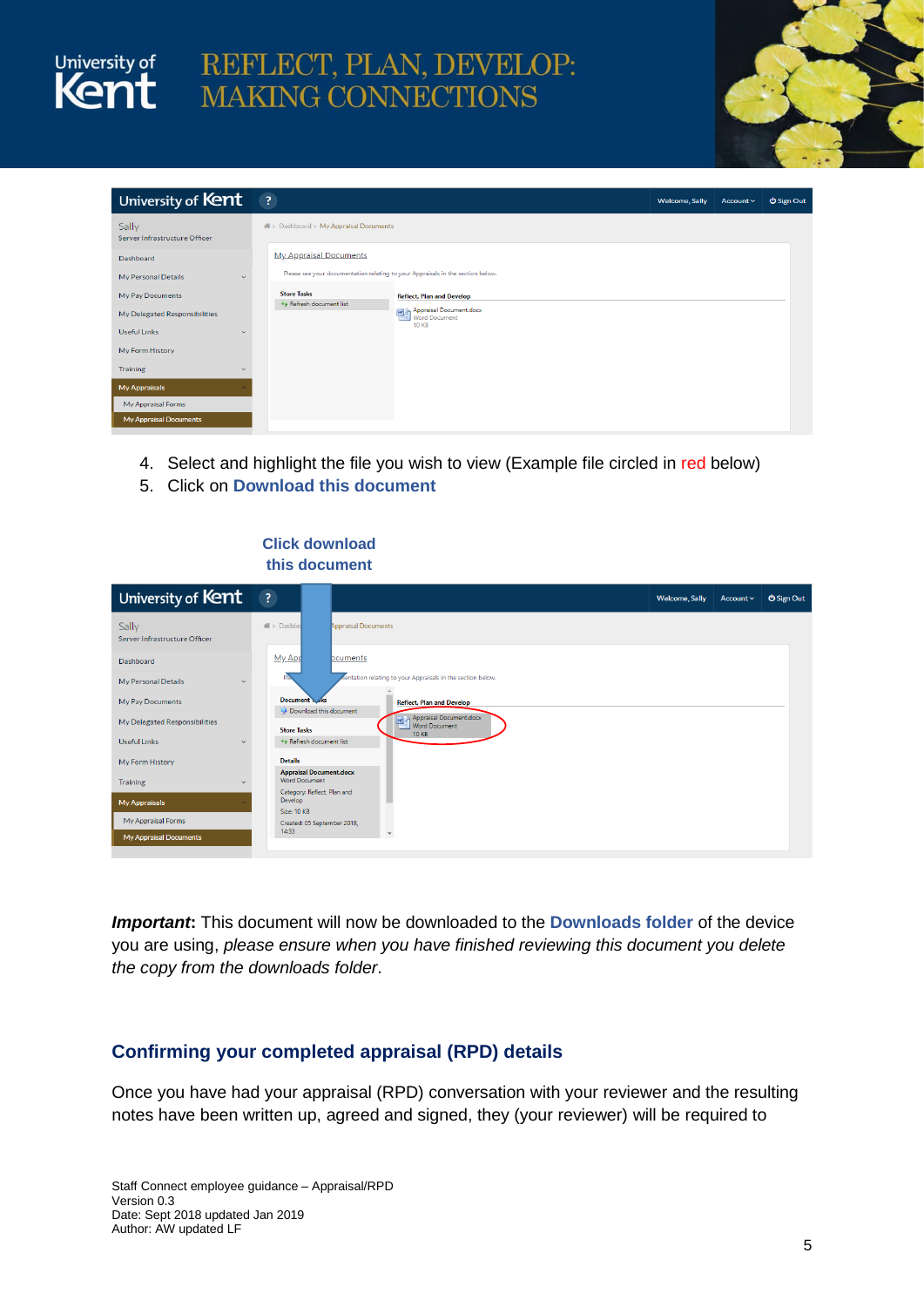

create a record within Staff Connect and upload the summary notes using the provided templates

Once the record has been completed you will receive an email asking you to review and confirm the details.

If you would like to view any uploaded documents before you confirm your appraisal (RPD) discussion, you will need to follow the steps above to view the documents *before* you complete the authorisation process.

Once you are ready to confirm the details do so by following the steps below:

1. After [logging in to Staff Connect](#page-2-0)

University of

- 2. Review the **Authorisation** widget on your Dashboard
- 3. Click on **Appraisals** (circled in red below)

**Important:** *Do not* click the green Authorising button

| University of Kent                                                                                             | $\overline{\mathbf{3}}$                                                                                                                                                                                                                | <b>Welcome, Sally</b> | Account $\sim$ | <b>U</b> Sign Out |
|----------------------------------------------------------------------------------------------------------------|----------------------------------------------------------------------------------------------------------------------------------------------------------------------------------------------------------------------------------------|-----------------------|----------------|-------------------|
| Sally<br>Server Infrastructure Officer<br>Dashboard<br>My Personal Details<br>$\checkmark$<br>My Pay Documents | 备> Dashboard<br>$\heartsuit$ Authorisation<br>Pay Documents<br>$\sim~\times$<br>$\wedge\hspace{0.1cm} \times$<br>Payslips<br>$\Box$ Appraisals $(1)$<br>$\checkmark$<br><b>O</b> Authorising<br>Submit<br><b>O</b> Rejecting<br>28 Sep |                       |                |                   |
| My Delegated Responsibilities<br><b>Useful Links</b><br>$\vee$                                                 |                                                                                                                                                                                                                                        |                       |                |                   |
| My Form History                                                                                                |                                                                                                                                                                                                                                        |                       |                |                   |
| <b>Training</b><br>$\overline{\phantom{a}}$                                                                    |                                                                                                                                                                                                                                        |                       |                |                   |
| My Appraisals<br>$\checkmark$                                                                                  |                                                                                                                                                                                                                                        |                       |                |                   |

The **Authorisation** widget will list all Appraisals (RPD) waiting for authorisation.

4. Click on your name



The appraisal (RPD) screen will open as shown below